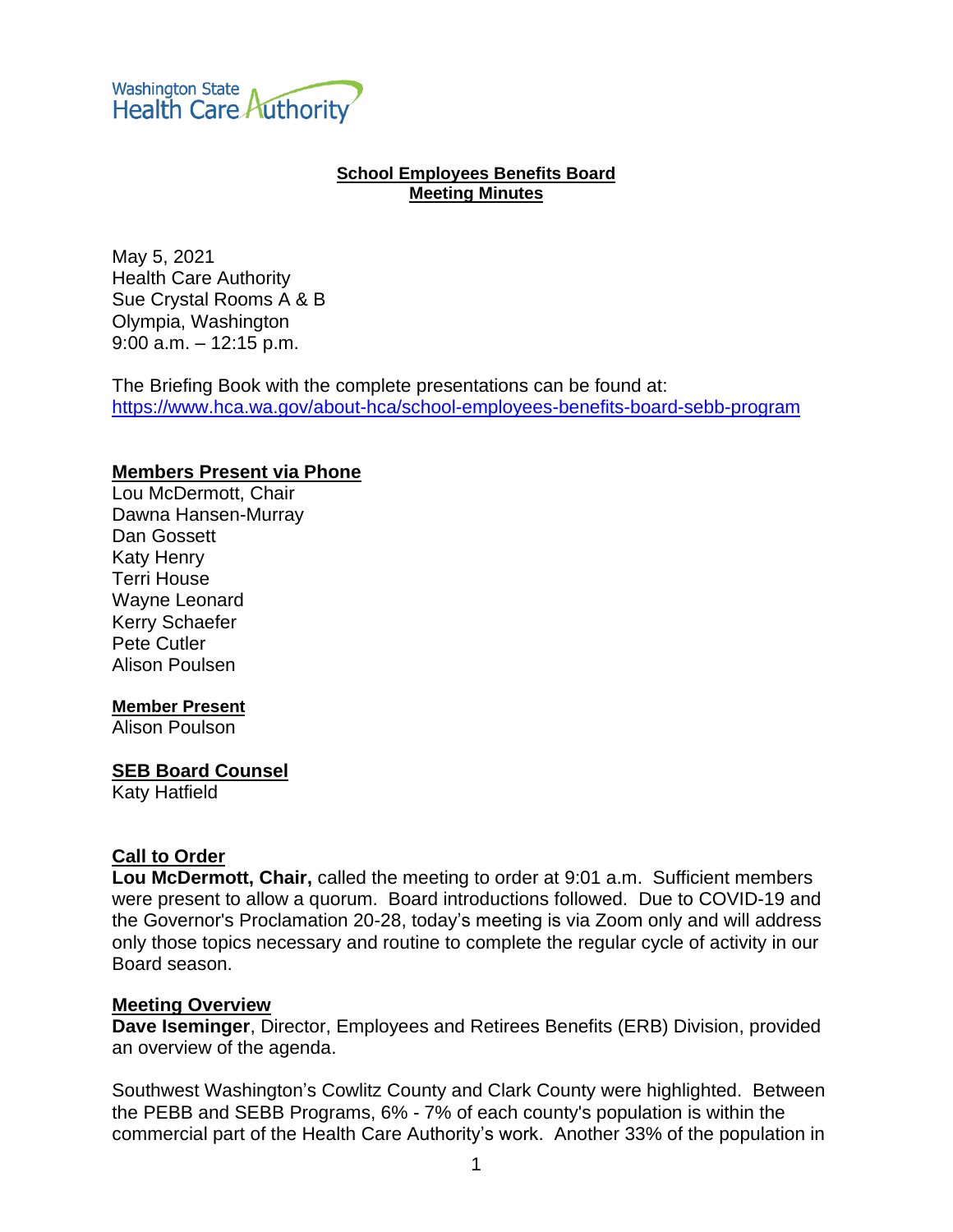Cowlitz County is covered by Medicaid, and another 24% of Clark County is covered by Medicaid. At an aggregate level for PEBB, SEBB, and Medicaid in Cowlitz County, HCA covers 40% of the population in Cowlitz County with its programs. About 30% of the population for Clark County is covered.

The unemployment rate for Cowlitz County is higher than the statewide average but Clark County is the same as the statewide average. For uninsured rates, Cowlitz County has a higher-than-average uninsured rate compared to the state, whereas in Clark County, it has a lower-than-average uninsured rate. What's unique in this region is it is largely a commuter population, a suburb of Portland. There are a lot of additional health care infrastructures just across the river, more flexibility and accessibility for a wide range of services because of that access to another major metropolitan infrastructure for health care. There's a lot of cross pollination between Oregon and Washington at that part of the state.

We discussed some time ago the Live or Work criteria for being able to access health plans. I highlighted that somewhere between 750 to 1,000 school employees live in Multnomah County but come into the Vancouver School District or surrounding school districts in Clark County. There is a lot of cross pollination that happens at that border, which we see in the data.

I typically highlight things about opioid prescription, substance abuse disorder treatment, and other behavioral health numbers. Interestingly, in this region, compared to statewide average numbers, we see lower than average on all those typical metrics that I've reported about. Another insight about the health demographics of that part of the state.

I want to remind people and do an opening land acknowledgement statement. Our meeting here is being physically supported in Olympia on the traditional territories of the Coast Salish people, and specifically the Nisqually and Squaxin Island people. Olympia and the South Puget Sound region are covered by the Treaty of Medicine Creek signed under duress in 1854. We continue to acknowledge the tribal governments and their roles in taking care of the land that we're on today.

## **2021-23 Biennial Budget Update**

**Tanya Deuel**, ERB Finance Manager, Financial Services Division. Today's update is on the final conference budget for the next biennium in the SEBB Program. Last month I updated the Board on a comparison between the Governor's proposed budget and the Senate and House proposed budgets. Both the Senate and the House were aligned in their budgets.

Slide 2 – Final Funding Rate. The school year funding rates are \$968 for 2021-22 and \$1,032 for the 2022-23. These numbers are the same that I presented last month and matched the proposed House and Senate budgets. We see no changes to any underlying assumptions and still feel comfortable with these proposed funding rates.

Slide 3 – Final Conference Budget Funding on our decision packages. For our Third-Party Administrator Fees, this is to provide the spending authority we need to be able to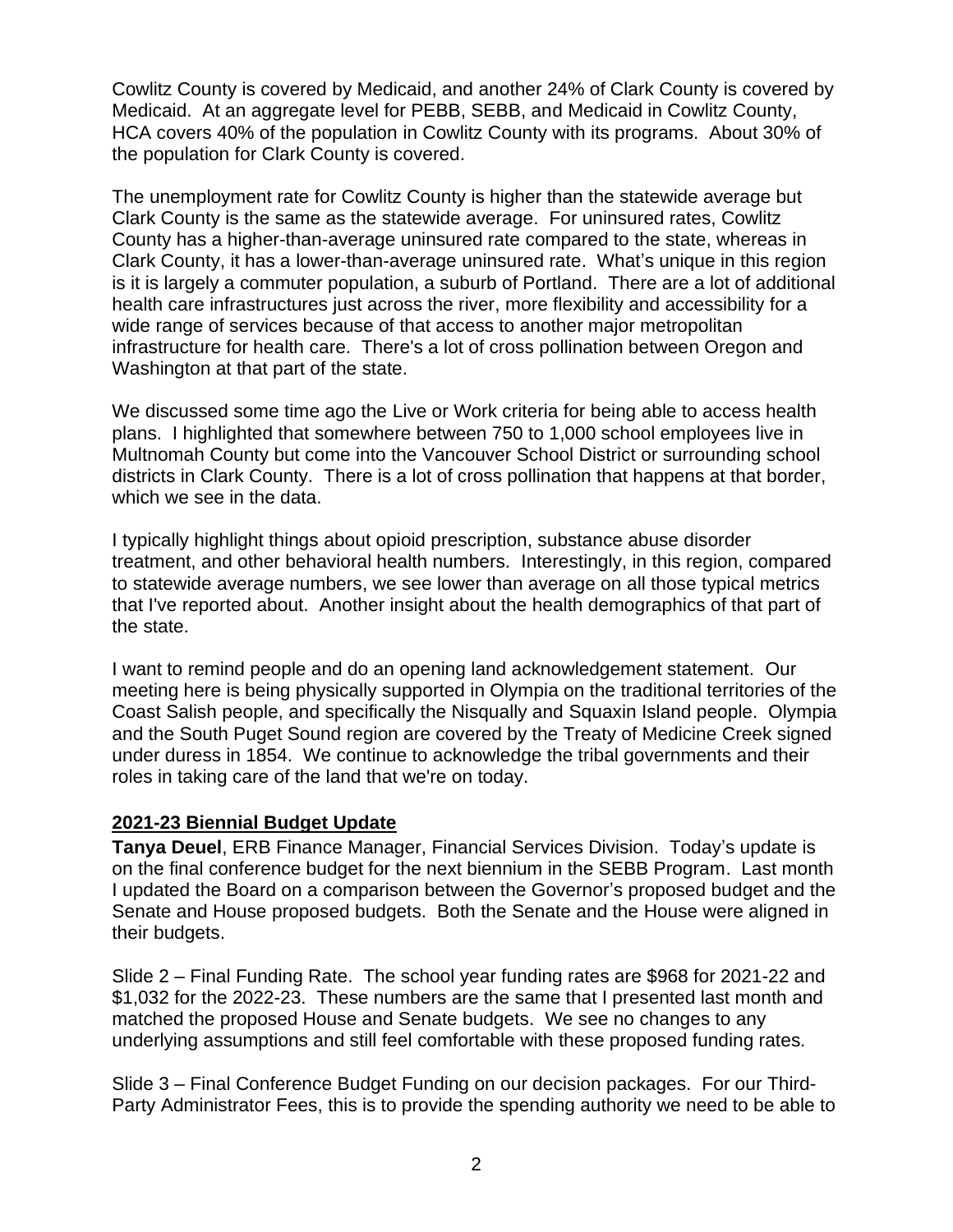spend out of a specific account to pay our administrators for our self-insured dental and medical plans.

For UMP Member Support we received one FTE to provide UMP specific support for member escalated issues to catch up with higher enrollment in our self-insured uniform medical plans.

The Scheduling Tool Replacement item received \$15,000, which is part of a larger decision package with the majority being attributable to the PEBB Program. Five percent of that decision package was for the SEBB Program to help support COBRA members.

Benefit Administrator Customer Support received two and half FTEs for the SEBB Program for our Outreach and Training Unit staff to help support our school districts. This helps with responding to members through the FUZE system. This was also a larger decision package with a total of three FTEs with half an FTE for the PEBB Program.

Slide 4 – Collective Bargaining. The items on this slide remain the same between the three proposed budgets.

**Wayne Leonard:** Last year, I asked a question if the board would be getting more financial information. I didn't have anything in mind per se because this is the same information we got last year, what the Legislature did and that it's sufficient to maintain current benefit levels. I emailed Megan questions and she got back to me with the answers to some of those. I'm wondering if you would mind sharing some information with other Board Members. I also had questions about the future and the overall operations of the plan. Will we get to see information like overall revenues, expenditures, administrative costs? Would we be able to see how much of the cost is being funded by the state allocations, as opposed to additional contributions from the local K-12 districts?

I had a chance to go through a statewide summary of the apportionment data. Just off the top of my head, it looks like the state formula funds about \$1.3 billion of the total SEBB Program costs, which I understand is about \$2 billion. If my estimate is close, that would mean about \$700 million is funded by the local K-12 school districts. I know even prior to SEBB, K-12 funded a lot of the medical benefits locally. I don't know if it was the same amount because we didn't have statewide data to look at. I think the difference under that old model is each individual district was setting eligibility criteria and now we, as a Board or the Legislature, is setting eligibility criteria. Under this pandemic, there's been a lot of additional requirements in terms of what is health coverage and that sort of thing. I was curious if we would ever get information like that or if that information is even available?

**Tanya Deuel**: Wayne, we received your email yesterday and we've gone through it. I think we do need to discuss internally what that presentation would look like. I'm not sure what crosses the line for a public meeting versus an Executive Session, because some of that would be deemed proprietary and confidential when we get into things like risk scores and trends of our fully insured carriers. We do acknowledge that is a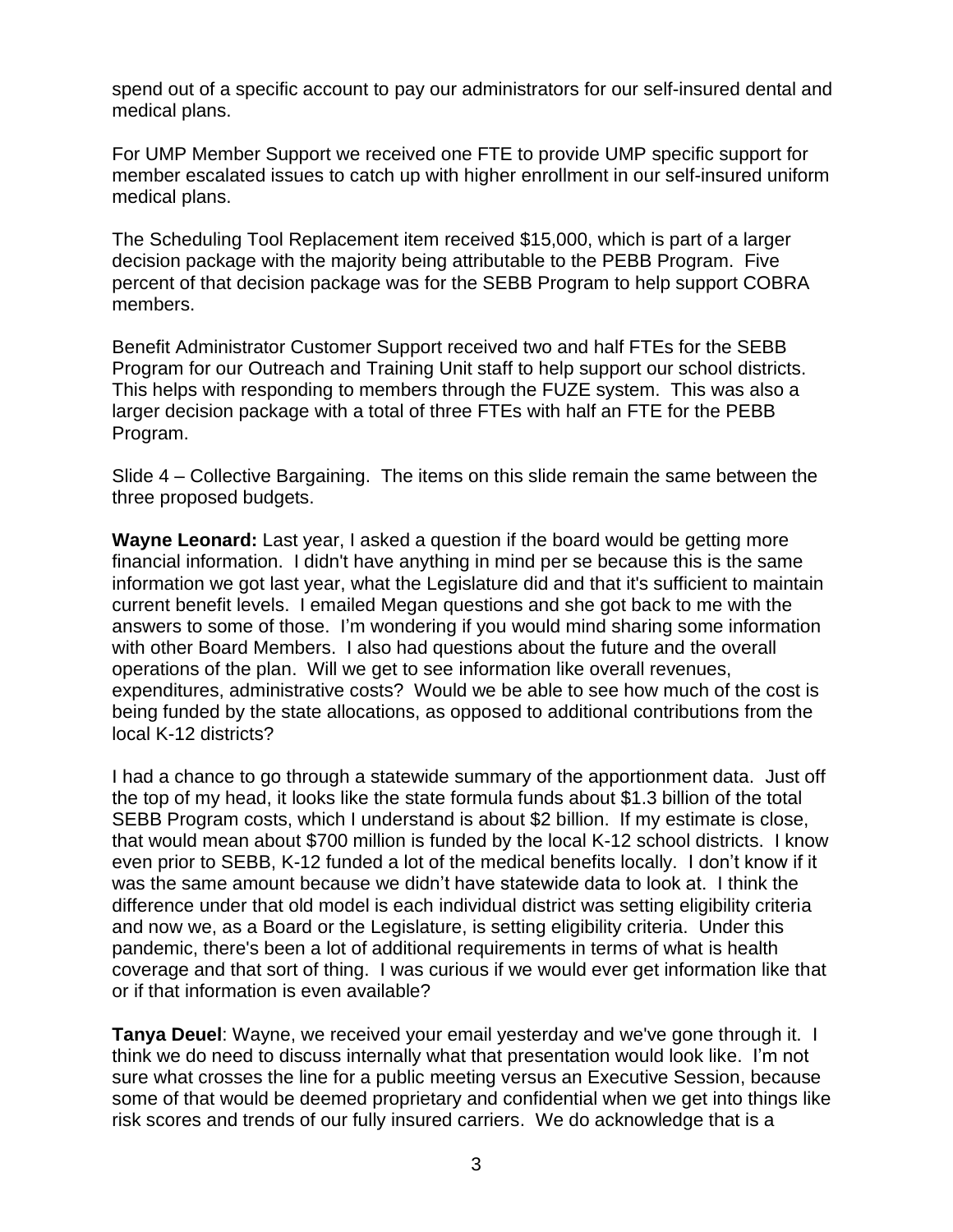request and something we can provide. We need to just discuss logistics of how we would get that back to you.

Dave, Megan, and I will discuss when the best timing would be. Obviously, with the first year of the program being in a pandemic, things are a little hard to measure versus a baseline of what we projected versus what happened. This first year is a little harder to give you some of those responses. We can answer many of your questions. I do agree that it would be a good conversation.

**Dave Iseminger:** I do think there's a place for at least some of that to be a public Board presentation. I don't want to sound like we wouldn't discuss that with the public because obviously a lot of this is taxpayer funded dollars. There's certainly a portion of it that is clearly fair game for a public meeting. We can work on something that we can describe at a high level, like revenue and expenditures that talk about the status of building up the reserves. The Board will remember that piece was highlighted as part of the original funding rate setting needed to build up reserves.

There's the large administrative loan that needs to be repaid and the status of that repayment process. There are certainly some high-level pieces that would be amenable to a public session, and there would be some aspects that might squarely fall under Executive Session. Wayne, I want other Board Members to know that's some of what were in those questions along with other pieces. We can talk about the large program financial picture and work on a presentation for later this Board season.

**Wayne Leonard:** Thanks Dave and Tanya. I know that I neglected to follow up on my questions last year. I'm sorry for the last-minute email, but thanks for your information.

**Dave Iseminger:** We still have five more Board meetings this season. But this presentation at least covers what happens for the next biennial budget for that funding piece.

**Pete Cutler:** I just want to go on record also requesting the kind of broad financial overview analysis that Wayne has apparently been asking for. As such a time that you can pull that together, I'd second that request. The reason I put up my hand was I was curious what the employer contribution is for this upcoming school year.

**Dave Iseminger:** Do you mean the Employer Medical Contribution (EMC)?

## **Pete Cutler:** Yes.

**Tanya Deuel:** Pete, I don't have what the EMC target would be handy. I can bring that back to the next meeting. As you know, we take that as a target and always try to meet or beat it. I'll get that back to you. We haven't gotten into procurement yet with rate development so it's not on the top of my mind.

## **Pete Cutler:** Thank you.

**Dave Iseminger:** I want to tell the board that Tanya's presentation highlighted receiving several new staff positions. We are already in the hiring process and excited to bring on those resources. One has already been hired.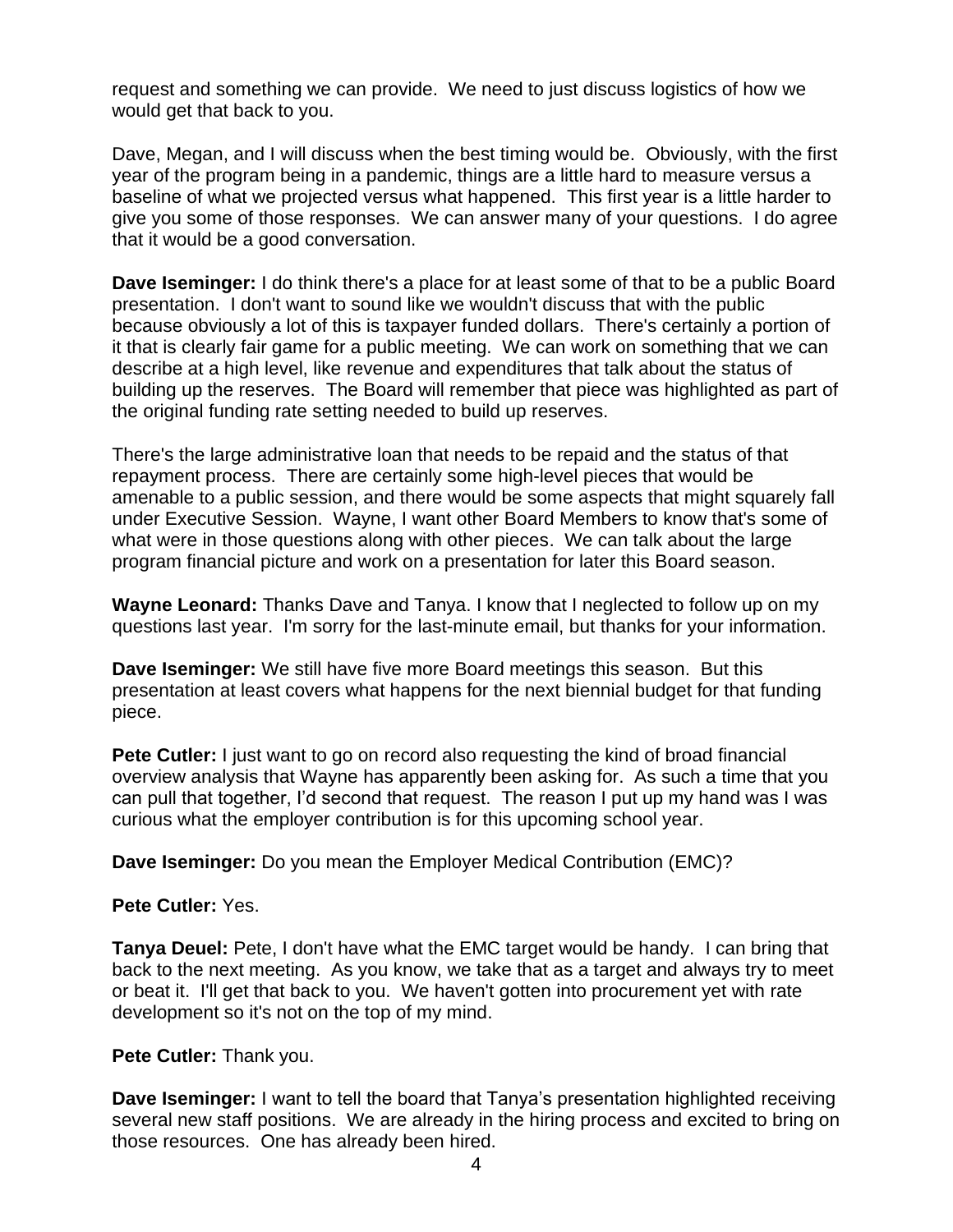## **2021 Legislative Session**

**Cade Walker**, Executive Special Assistant, ERB Division, provided the capstone of the 2021 legislative session. Slide 2 – Number of 2021 Bills Analyzed by ERB Division shows we completed 161 bills this year, with 55 being high priority and 106 being low priority. Thank you to all the analysts.

Slide 3 – 2021 Legislative Session - ERB High Lead Bills. Two high priority bills we were tracking made it through and were signed by the Governor.

Slide 4 – Upcoming Session – Agency Request Legislation. Senate Bill 5322 – Prohibiting dual enrollment between SEBB and PEBB Programs was signed by the Governor. Senate Bill 5169, the provider PPE reimbursement, was also signed by the Governor.

Slide 5 – House Bill 1052 – Group Insurance Contracts did not make it past cut off. It wasn't necessarily an issue with the bill topic, but a legislative timing issue. Dave is working with the Office of the Insurance Commissioner to determine what HCA will do during the interim on this topic.

**Dave Iseminger:** HCA will continue to track HB 1052 next year. Passing the bill won't fundamentally change anything we're doing at this point. It clarifies technical concerns with existing law that should be cleaned up in legislation. HCA will continue to muddle through for another year as needed. We will work hard to get this over the finish line next year.

**Cade Walker:** Slide 6 – Topical Areas of Introduced Legislation. The two pieces of legislation we were tracking related to Paid Family and Medical Leave, HB 1073 and SSB 5097, were signed by the Governor.

Senate Bill 5195 – Opioid Overdose Medication also passed but is yet to be signed by the Governor. This bill expands access to the medications that reverse opioid overdoses like Naloxone.

Slide 7 – Topical Areas of Introduced Legislation (*cont.*). Second Substitute Senate Bill 5313 - Health Insurance Discrimination passed and is awaiting the Governor's signature.

House Bill 1196 – Audio-only Telemedicine passed with minimal impact to the program.

This session is over and sine die was April 25, 2021.

One last thing I want to mention is there was a new report. Dave, any other updates about that?

**Dave Iseminger:** There is a new report required on the PEBB side on impacts in the retiree setting. The report relates to this concept on the retiree window. I bring it up because we've had K-12 retirees in the PEBB Program for decades. The report will try to quantify what it would look like if eligibility were reopened for another opportunity for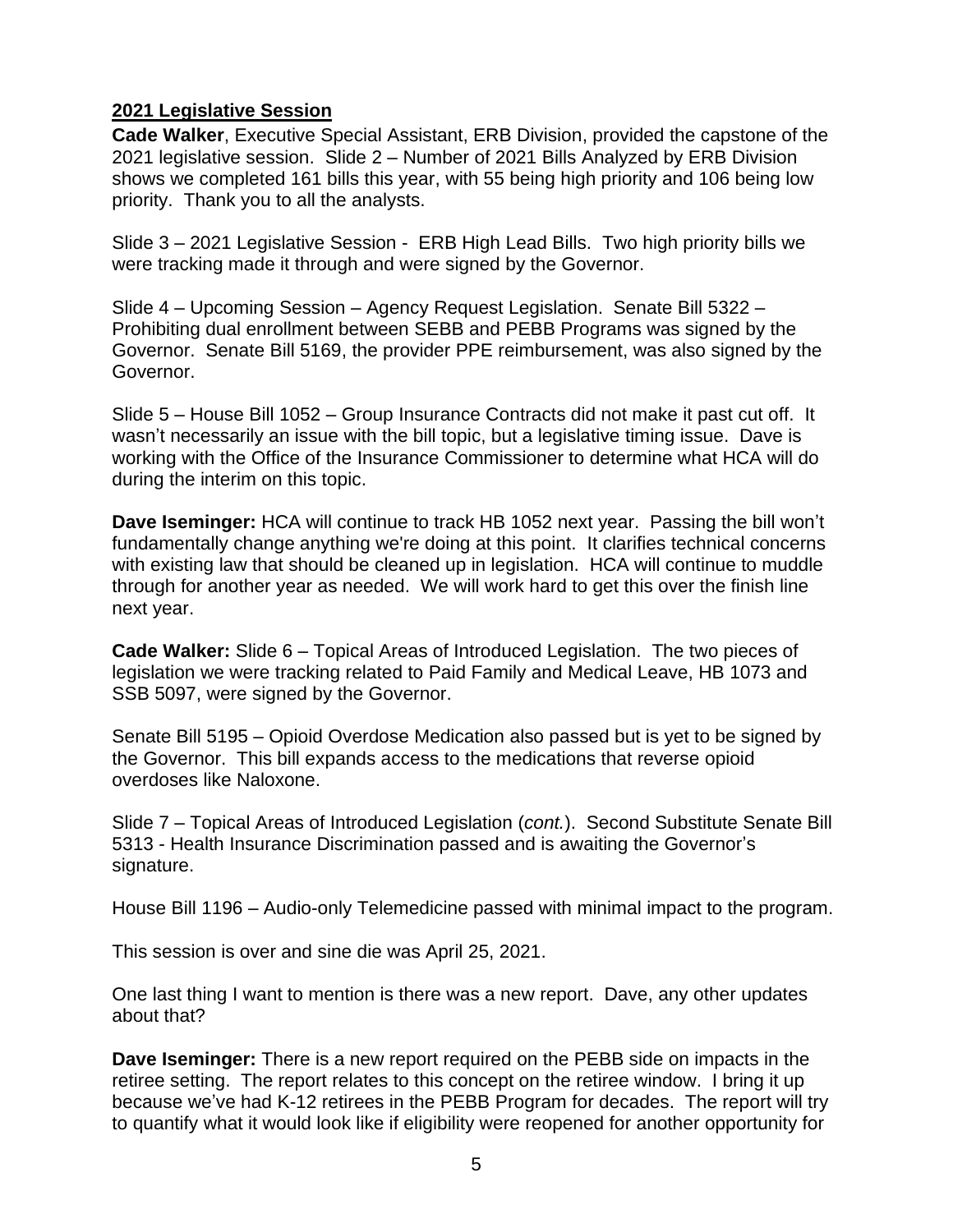former state and school employees who did not elect and sign up for PEBB retiree benefits at that initial opportunity. There have been various bills over the years potentially opening retiree eligibility for that population that hit different pension systems, sometimes all of them. There are parameters in those bills in the past and the agency will be working on this report.

# **ESSB 6189 Legislative Report: Variable Funding Rates**

**Molly Christie**, Fiscal Information & Data Analyst, ERB Rates and Finance. Slide 2 – ESSB 6189 - Legislative Report, addresses a report due September 1, 2021, concerning a variable funding rate for waiving SEBB benefits. It asks HCA to analyze the estimated impacts to the projected future funding rates and the amounts billed to each school district allowing SEBB Organizations to pay variable funding rates based on benefits employees elect. For example, for employees waiving medical only, employees waiving coverage for employer-paid benefits, and other options considered by HCA or the SEB Board.

Slide 3 – Historical Pooling Arrangements provides a history of what districts or local bargaining units could do before the SEBB Program.

Slide 4 – The SEBB Program Approach redistributes funds for waived benefits through a single funding rate which is collected for every eligible employee, regardless of whether an individual employee waives benefits. The rate calculation includes an assumption for how many employees will waive based on historical trend. In the SEBB Program, the historical data used was from the PEBB Program. Moving forward, when there is data, SEBB Program historical trend will be used.

Slide 5 – Waiving Doesn't Mean Saving. The SEBB Program must collect enough revenue to insure everyone who enrolls. This slide walks through that process and shows why the formula HCA uses to establish the funding rate assumes a certain percentage of employees in the SEBB Program population will waive.

Slides  $6 - 8 -$  Scenario A: Medical Waivers, walks through the approach, findings, and illustrations of medical waivers. The legislative report directs HCA to consider the estimated financial impacts of allowing districts to pay a lower funding rate for employees who waive medical.

Slides 9 and 10 – Scenario B: Employer-paid Benefits Waivers, walks through the approach and general findings. The Legislature asked HCA to look at what would happen if employees could waive any SEBB benefits, medical, dental, vision, life, AD&D, and LTD. It gets complicated quickly. Modeling these rates becomes more complex because we don't have historical data because it's not currently allowed.

HCA's approach was to interview carriers to estimate waiver rates for employer-paid benefits and any potential pricing impacts of waivers, then use this information to model two funding rates, one for medical only and one for full benefits. There is no financial credit for waiving fully employer-paid benefits because they are state paid benefits.

**Dave Iseminger:** Molly, I want to drive home one key point. The funding rate under the SEBB Program represents the *average* cost. It's not the *actual* cost attributed to *each*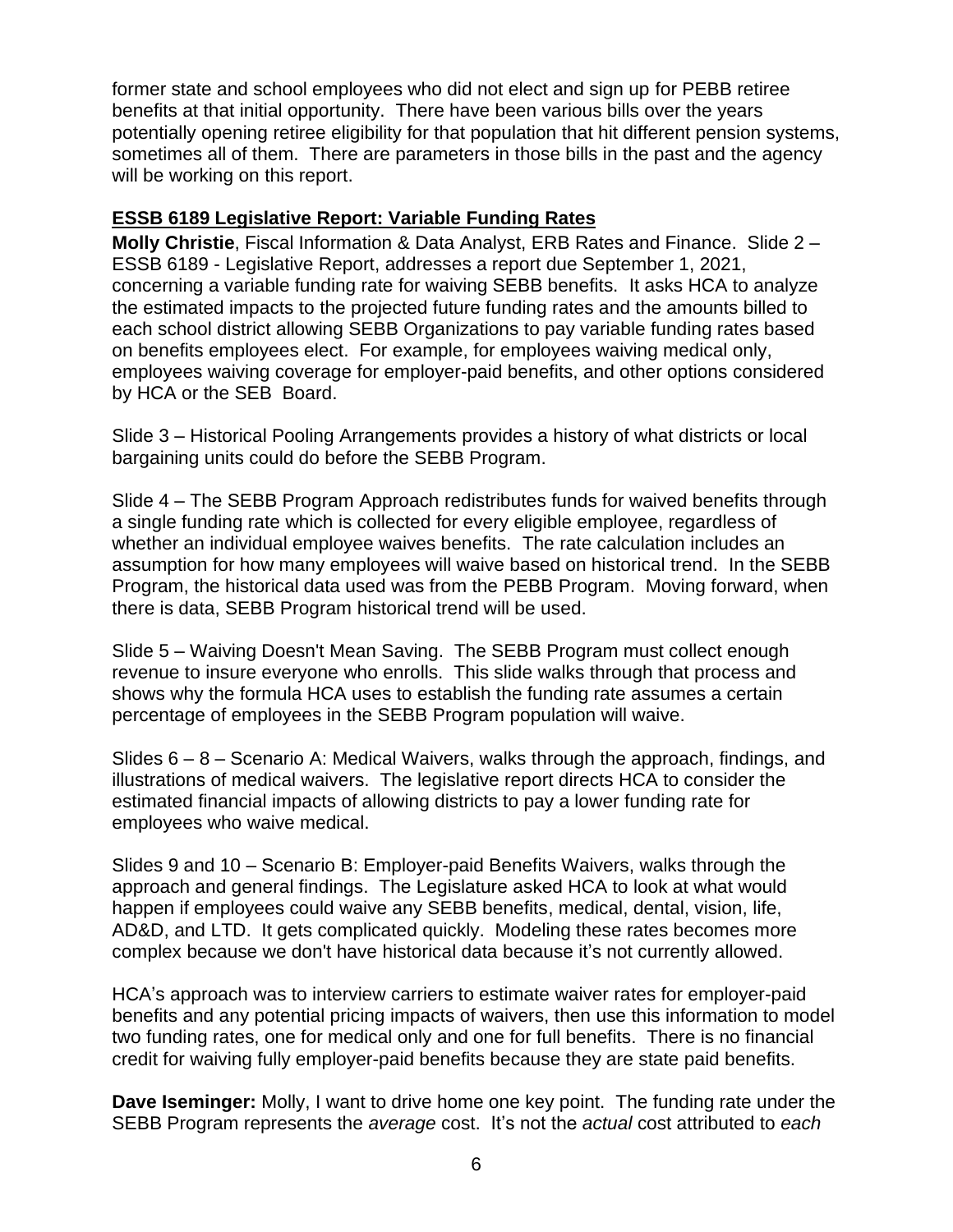*individual member*. That is a key difference between the pre and post SEBB funding models for K-12 benefits. The funding rate used by the state is *average*. The average person is a mythical person, and the money attributable to each person the Health Care Authority charges the district for is the average cost per employee. Waiving doesn't mean saving because it was part of the calculation of the funding rate up front.

Although we're saying we would anticipate a low waiver rate, that's not the same as saying we anticipate no waiver. Even though they're employer-paid benefits, we know the size of our program and we have estimates on the possible decisions that can be made within the Program on an individual and programmatic basis. Individuals will waive benefits for a variety of reasons. Some will believe if they waive benefits, somehow their local pooling arrangement they've had for decades will benefit their colleagues, coworker, or neighbor. Some will waive a government program because they don't want a government program even if it's through their employer, a governmental entity. If a waiver is allowed for each of the employer-based benefits, there will be people who waive it and the administrative complexities of 32 funding rates would be realized. We don't believe the waiver rate would be zero because we know our population is large enough that there will be reasons people waive benefits.

**Pete Cutler:** Having dealt with administrative simplification in the health care arena, the idea of having 32 funding rates sounds like an absolute nightmare to me. But be that as it may, I'm curious whether there's been any thought given to the *McCleary* court decision and the type of impacts on what the state would have to pay if it did go with this kind of structure, where some districts were funded at less than the level needed to pay for their employee contributions because the assumption of the example given prior was that dollar for dollar, every district got basically a windfall because they had more waivers than average or predicted would be offset by some other district having a dollar less than needed to pay for their state funded, presumably basic education employee insurance contributions. It would seem to me just off the top of my head, if I were one of those school districts, I would argue that the state was obligated under *McCleary* to provide whatever level of funding was going to be required for insurance benefits since I was mandated to get those benefits through the SEBB Program, something I suggest being considered in whatever discussion is presented to the Legislature.

**Dave Iseminger:** I think you're right, Pete. There are a lot of possible policy and/or legal debates to be had about this whole concept once our report is out. I'm sure we'll have a robust discussion in many circles for years to come.

**Molly Christie:** Slide 11 – Implementation & Other Considerations. These items will be considered in addition to the financial analysis for our report. Implementing this change would require both one-time and ongoing costs for actuarial assistance, retrofitting Pay1, updating SEBB My Account, preparing special communications to employees regarding this new policy, and costs to both HCA and the school districts to accommodate new billing procedures.

To Pete's point, HCA assumes the Office of Financial Management (OFM) would adjust the prototypical school funding model. These are assumptions. We don't know exactly how this would work to accommodate variable funding rates. OFM determines how much money each district needs for benefits for state funded positions and then distributes those funds to OSPI and then to districts. This would be challenging to do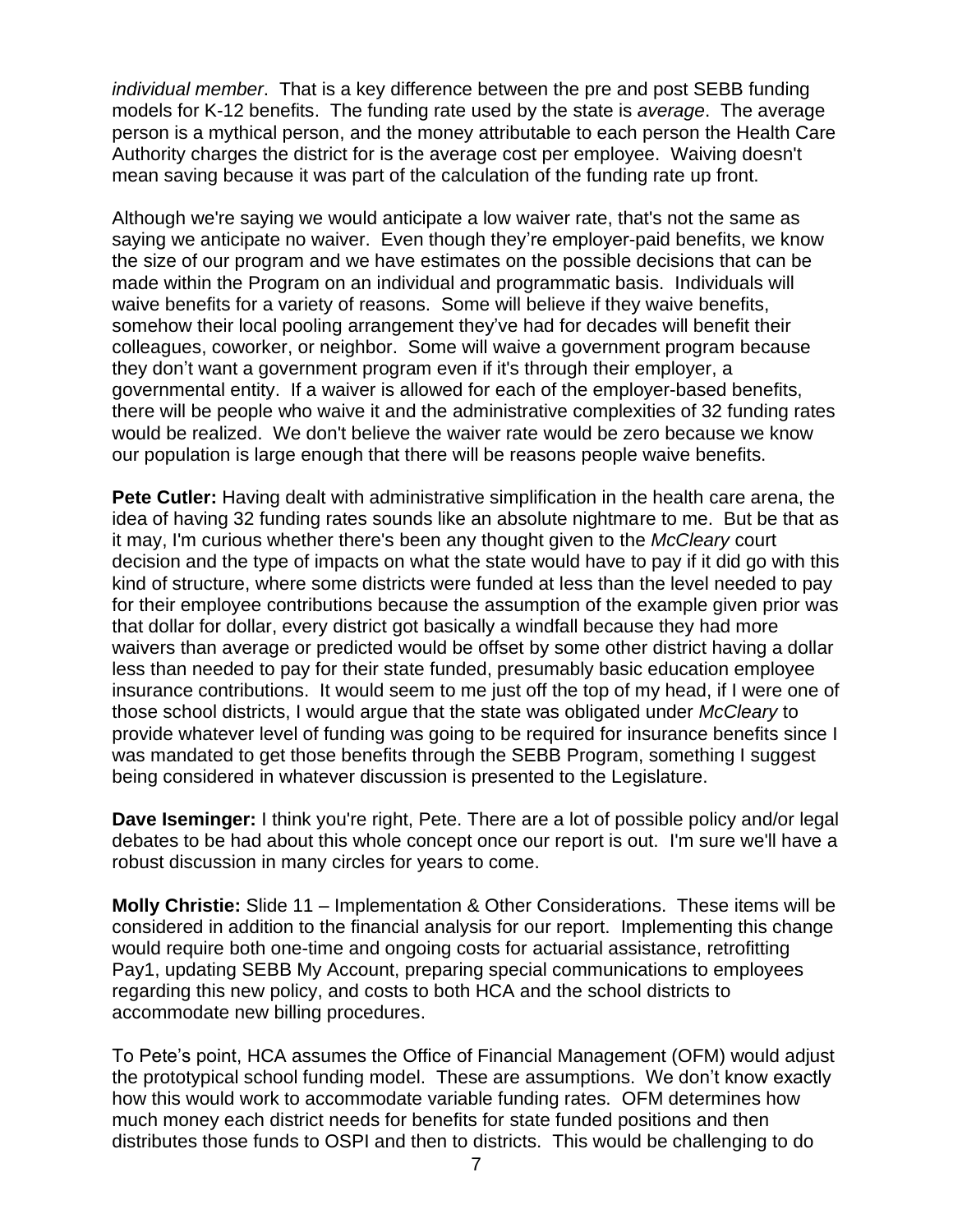prospectively because neither OFM nor OSPI will know how many employees in each district will waive benefits, what benefits they'll waive, and which of the 32 funding rates to apply for that employee. It gets very complicated.

If the Legislature decides, at some point, to consolidate the PEBB and SEBB Programs, this will present additional complexity. Today, the legislative report asks HCA to consider SEBB specifically.

**Dave Iseminger:** To be clear, these are the two approaches HCA is looking at. On Molly's original Slide 2 it had a third prong for other ideas. We don't intend to recommend a third scenario.

**Wayne Leonard:** I know from our discussions on the Board, various districts pre-SEBB had pooled health insurance dollars very differently. I think in most districts, even in the pooling scenarios you describe here, there wouldn't have been savings to the district. The primary savings, if people waived those benefit dollars, stayed in the pool and it was used by coworkers to lower premiums in certain groups as you mentioned. There was some pre-SEBB local pooling support in my district, and people appreciated helping their coworkers rather than the SEBB Program as a whole. I personally think the SEBB rates are very reasonable what I pay for out of pocket. But to some of our groups that was an increase if you can believe that.

**Dave Iseminger:** I appreciate that. HCA is aware of that dynamic. That's a piece Molly tried to emphasize at key points. This doesn't change the state or the employee costs, it's a different way of distributing money to the districts. Even here in this alternative scenario world with 2 or 32, or some other number beyond just a single funding rate, it does not trickle up to the overall state expenditure and it doesn't trickle down to the individual employee in the same way local pooling did pre-SEBB. That is an important point. This report will help level-set on understanding and knowing that this is one of the top three questions that comes in various forms from all stakeholders, whether it's an employee or a school district. They struggle through this concept because it is such a different way of thinking about program expenses and individual expenses pre-2020.

**Pete Cutler:** Thank you. Is the plan to include a full discussion of Pay1 impacts of trying to go to multiple premium contribution rates or funding rates? Am I correct that Pay1 is still written in Cobol or some other archeological type of computer coding?

**Molly Christie:** Yes, we are quantifying the cost impacts of retrofitting Pay1 because it would be complicated. They're currently working on a narrative for me in layman's terms, because I don't know Cobol. I should be able to explain at a high level what they would need to do in the program, what that would involve, and put some dollars to it.

**Pete Cutler:** I think there will be big dollars. Pay1 is a very, very complex and not a flexible system. Good luck on that.

**Molly Christie:** Thank you. I appreciate that.

**Dave Iseminger:** To those Board Members not familiar with Pay1, it's our accounting backend system that our eligibility and enrollment information flows into from SEBB My Account. The Pay1 accounting system is as old as the LTD benefits the Board just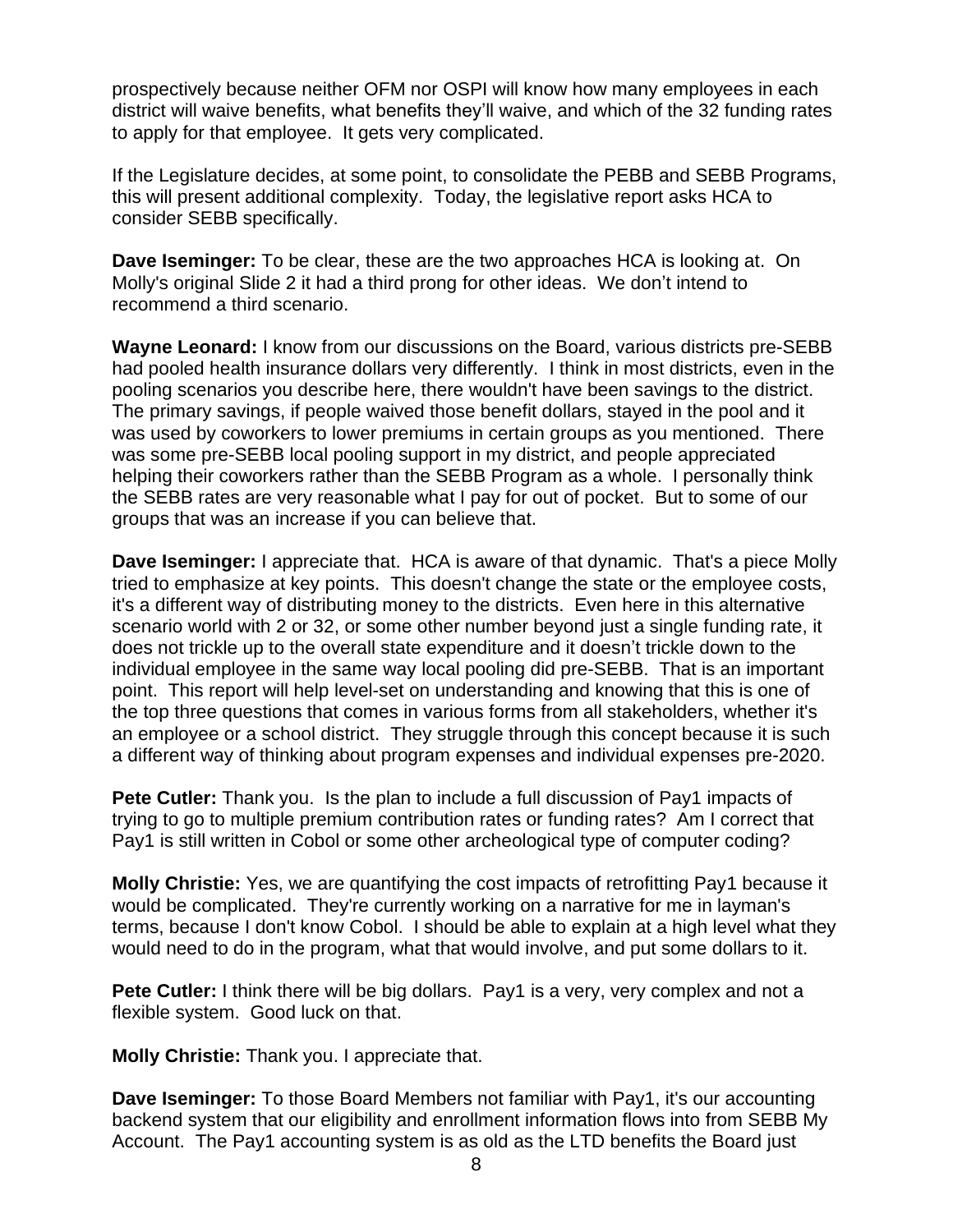changed. It was built roughly in 1977. Imagine a computer programming system whose foundation was built in 1977. You quickly start to imagine the complexities and risks associated with systemic changes to that accounting system. Pay1 was created before the personal computer was put on the market for purchase by anyone and everyone. You can start to get the idea of the system's functionality and limitations.

# **COBRA Subsidy Support for Benefits Administrators and Members**

**Jesse Paulsboe**, Manager, Employer Outreach & Training Unit; **Stacy Grof-Tisza**, Manager, Customer Service Operations Unit provided a two-part presentation on COBRA subsidy implementation and support for both Benefits Administrators and assistance-eligible individuals.

**Jesse Paulsboe:** Slide 2 – Overview of the American Rescue Plan Act of 2021 which passed March 2021 by the federal government to provide almost two trillion dollars in Covid-19 relief funding, which includes provisions affecting health care coverage, including a 100% subsidy of the COBRA monthly premium for assistance-eligible individuals (AEIs) from April 1 through September 30, 2021. For these individuals, the federal government will pay their monthly premiums and applicable premium surcharges for up to six months of COBRA coverage.

Slide 3 – Outreach & Training (O&T). This Unit is the primary support resource for Benefits Administrators (BAs). It consists of a reactive customer service element to assist BAs when responding to employer questions and concerns that come to us via phone and FUZE, our secure online correspondence program. O&T also has a proactive service component comprised of staff who engage BAs by developing and delivering program training, webinars, materials, and guidance. Together, these efforts ensure employers achieve accurate eligibility and enrollment decisions for employee accounts.

Slide 4 – Implementation of the COBRA Subsidy. As administrators of this subsidy, HCA is required to send a letter notifying all AEIs of their eligibility no later than May 30, 2021, explaining both their options and how to apply for the subsidy if they choose. In the initial planning, we realized the information HCA's system of record does not offer the level of detail necessary to accurately reflect who is subsidy eligible versus who is not. In our day-to-day administrative practices, there's typically no operational need to ask employers whether an employee's termination was voluntary or involuntary. As such, to satisfy the federal requirements of this Act, the ERB Division partnered with employers to obtain this information.

SEBB Organizations received a pair of spreadsheets, one with a list of all former employees within our system of record listed as having lost benefits within the subsidy eligible window, which contained fields to help them determine whether the employee was voluntarily or involuntary terminated. The Benefits Administrators were asked to complete the spreadsheets and return to the Health Care Authority via FUZE, our primary method of communicating with BAs. Once the spreadsheets were received, HCA completed the notification process.

Slide 5 – Timeline of COBRA Subsidy Implementation. Our goal is to have 100% interaction with the SEBB Organizations to ensure the process is completed timely.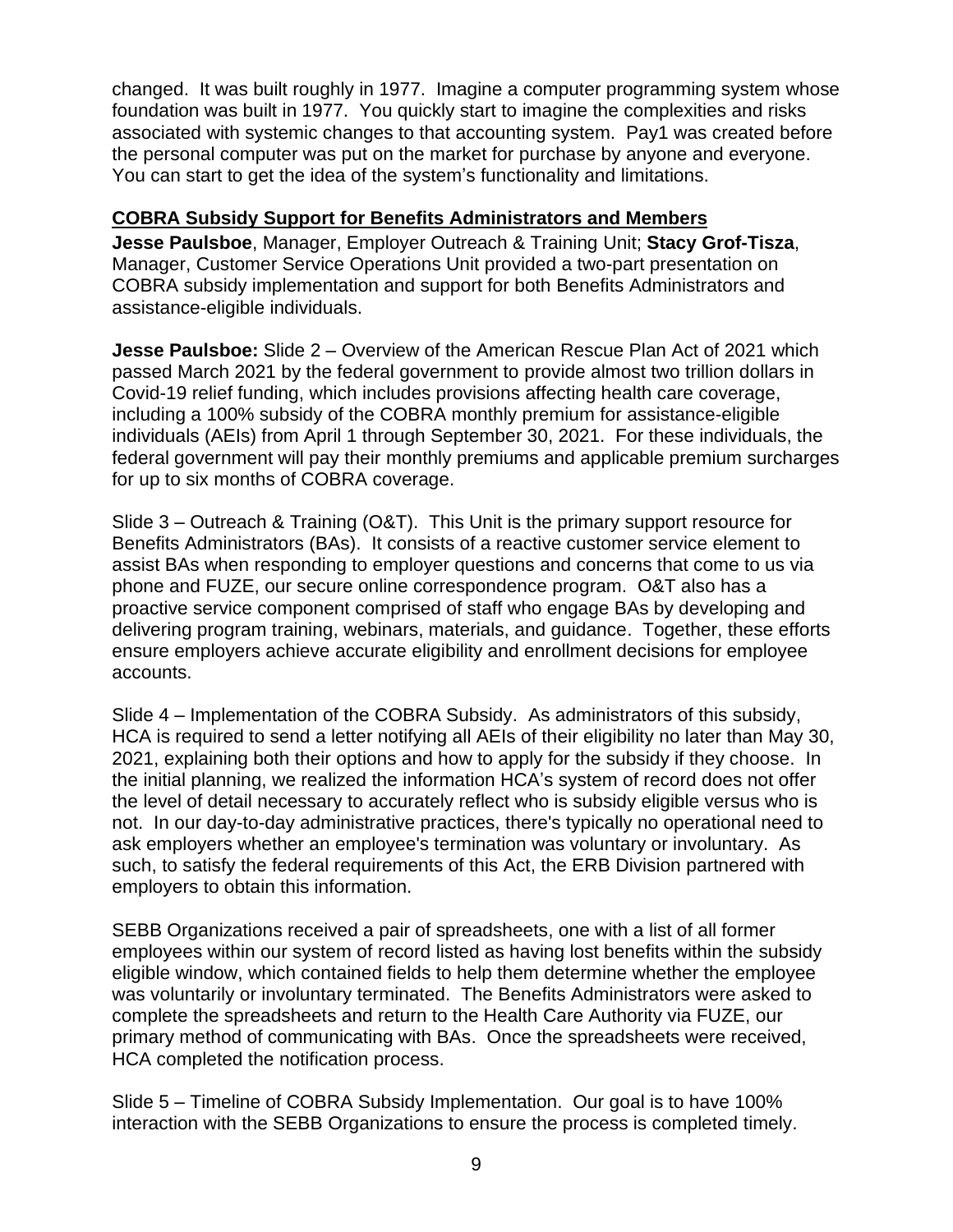**Dave Iseminger:** This activity is happening for both the PEBB and SEBB Programs and with all state agencies and higher education institutions. There are roughly 750 employers between the two programs, all of whom have some level of work related to this because this data field, as Jesse indicated, isn't something that's been historically needed. It's not unique to SEBB Organizations.

Approximately 20,000 individuals need to be checked because the subsidy-eligible window goes back to November 2019 – that's about every month for the last 18 months, 800 employers in the two programs. It's a large volume of work.

**Stacy Grof-Tisza:** Slide 6 – COBRA Subsidy Readiness. I will share how the Customer Service Team plans to implement the COBRA subsidy portion of the American Rescue Plan Act. Jesse's team will work with the Benefits Administrators and my team will use that information to determine AEI eligibility. If individuals have further questions about their COBRA eligibility, they can reach out to our Customer Service Team at our 1-800 toll free line.

Slide 7 – COBRA Subsidy Customer Service Implementation. Customer Service Unit staff will process COBRA and continuation coverage forms, which is occurring outside our busier times of the year, so we don't expect delays in processing the applications.

Slide 8 – COBRA Subsidy Eligibility. Three scenarios have been identified of continuation coverage where individuals would be eligible for the subsidy: those currently enrolled, individuals eligible but not currently enrolled, and those newly eligible.

Slides 9 – 12 – COBRA Subsidy Eligibility Scenarios. These slides provide information for each scenario of COBRA subsidy.

Slide 13 – Deadlines. HCA must receive all required forms no later than 60 days from the date of the initial subsidy eligibility letter.

## **Public Comment**

**Fred Yancey:** Thank you, I'll be brief. I always enjoy the opportunity of showing my ignorance. I appreciate the opportunity. First, I will make a comment if I could about the retiree window, a study that the Health Care Authority is going to do. It's important for Board Members to realize part of the impetus for this study is the fact that the Medicare Advantage plans came on, the United plans recently brought on through Health Care Authority were not options for many retirees in Eastern Washington where they only could choose Uniform, which they deemed potentially as too expensive. Now there are three plan options available throughout Washington State.

Anyway, two questions. Was there not a study and a conclusion to recommend moving retirees into SEBB? Is there any action on that issue?

And the last question, I'm a little confused. In the COBRA presentation, I would be covered in terms of the cost to be reimbursed for me, assuming I'm eligible. Would those same costs related to covering dependents be reimbursed too? I think there was an earlier slide that said they wouldn't but then the following slides kept talking about the